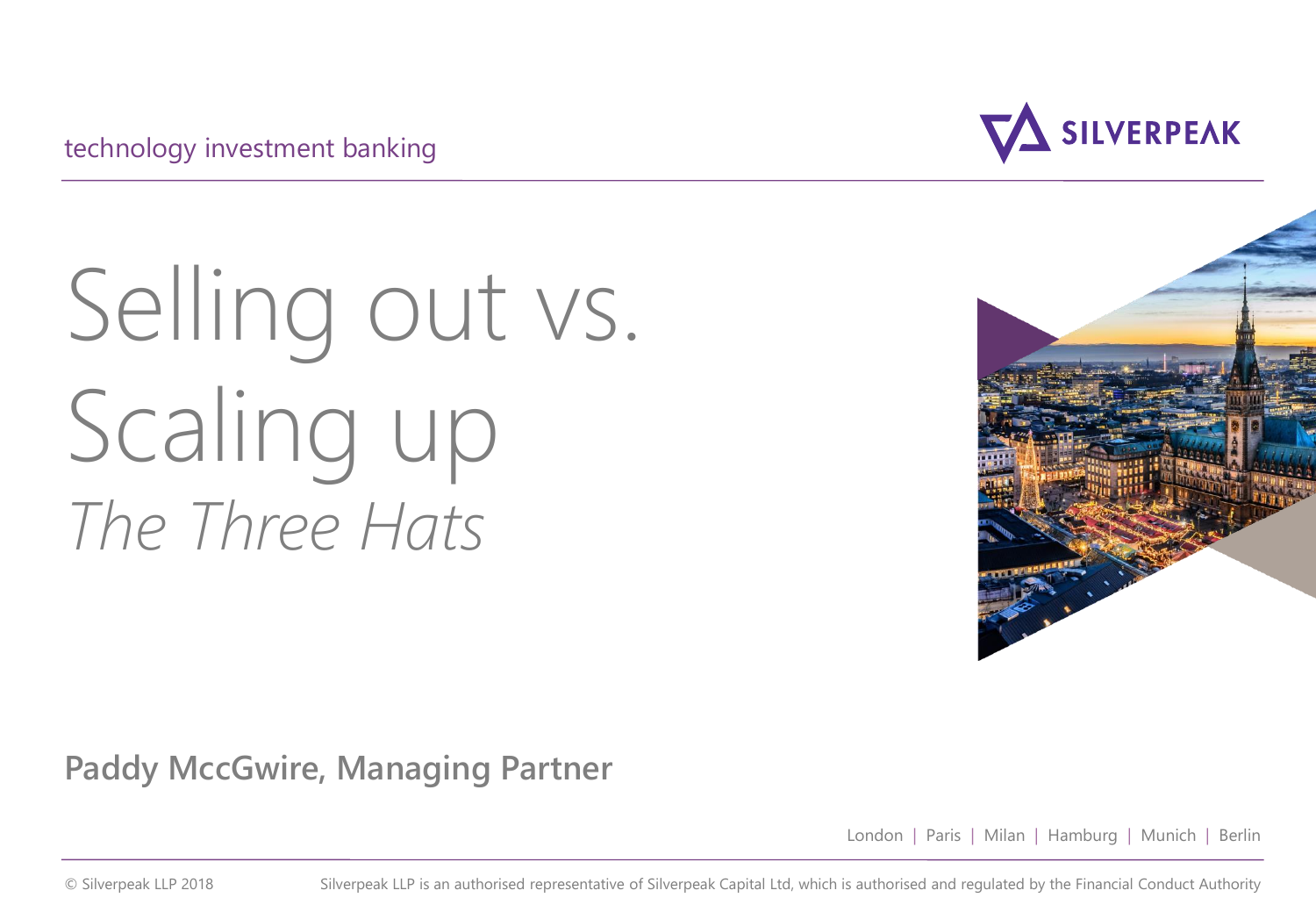

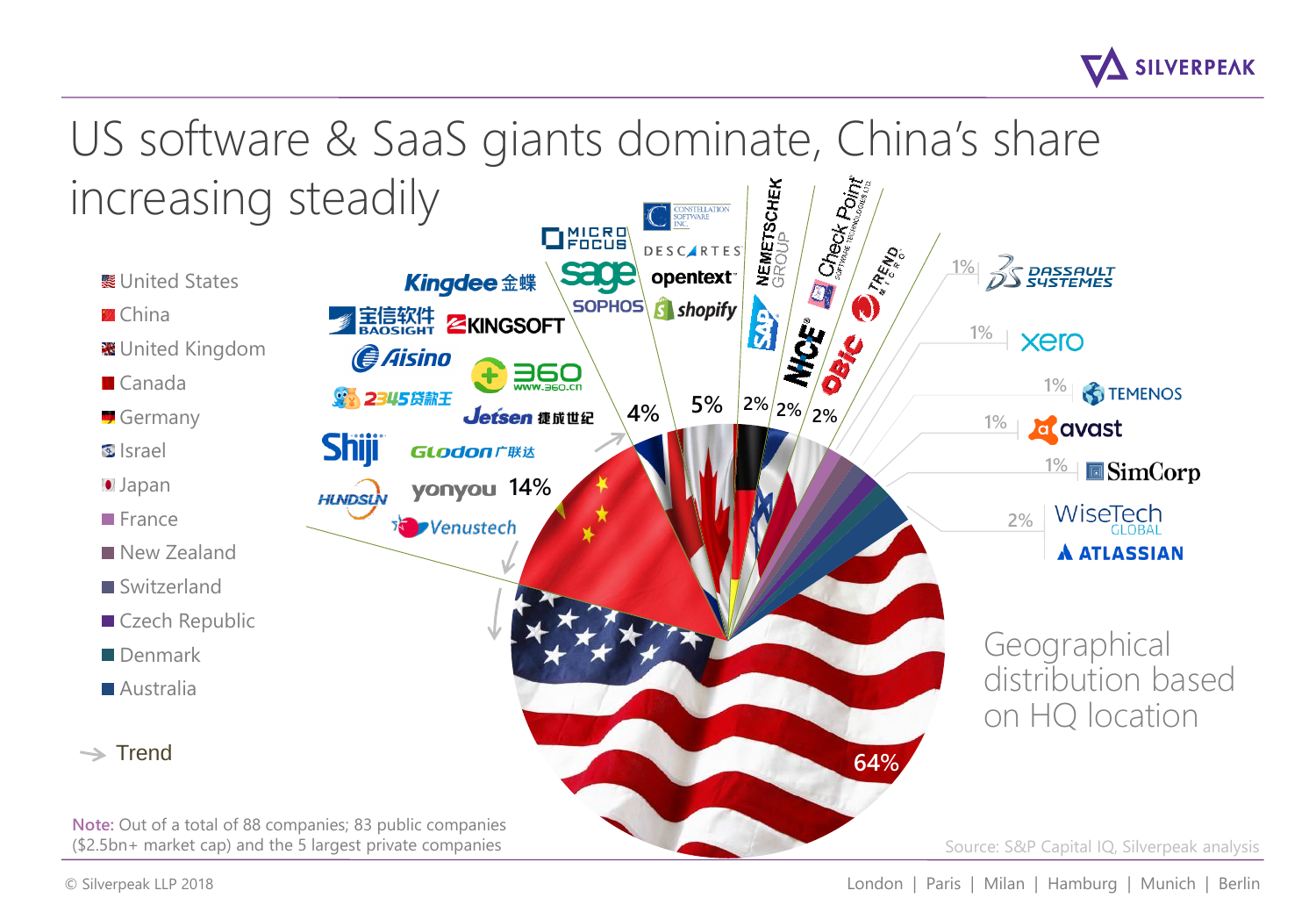



Source: S&P Capital IQ, Silverpeak analysis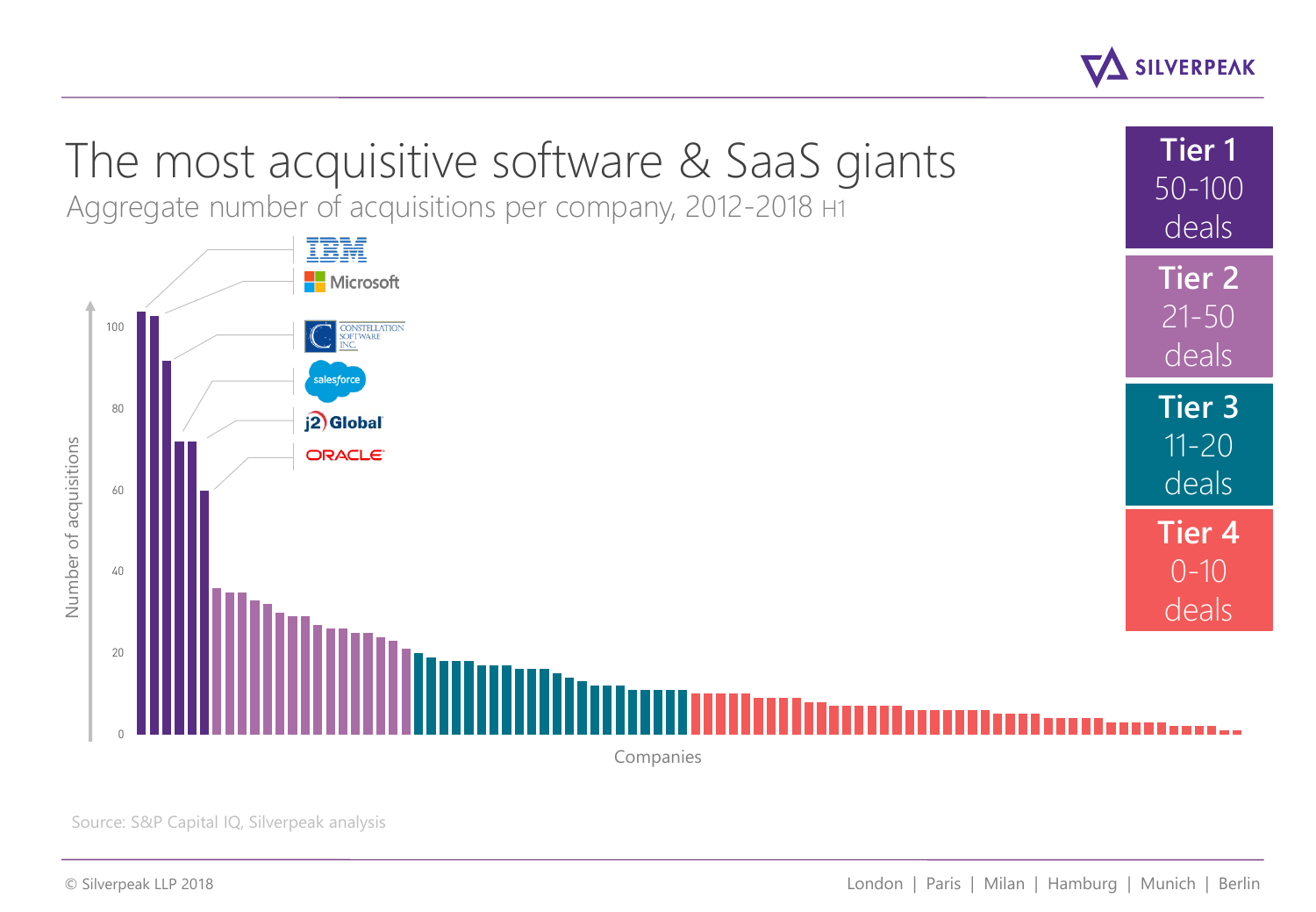

### The most acquisitive buyers in Tier 1 are on track

Aggregate number of acquisitions per tier, 2012-2018 H1



Source: S&P Capital IQ, Silverpeak analysis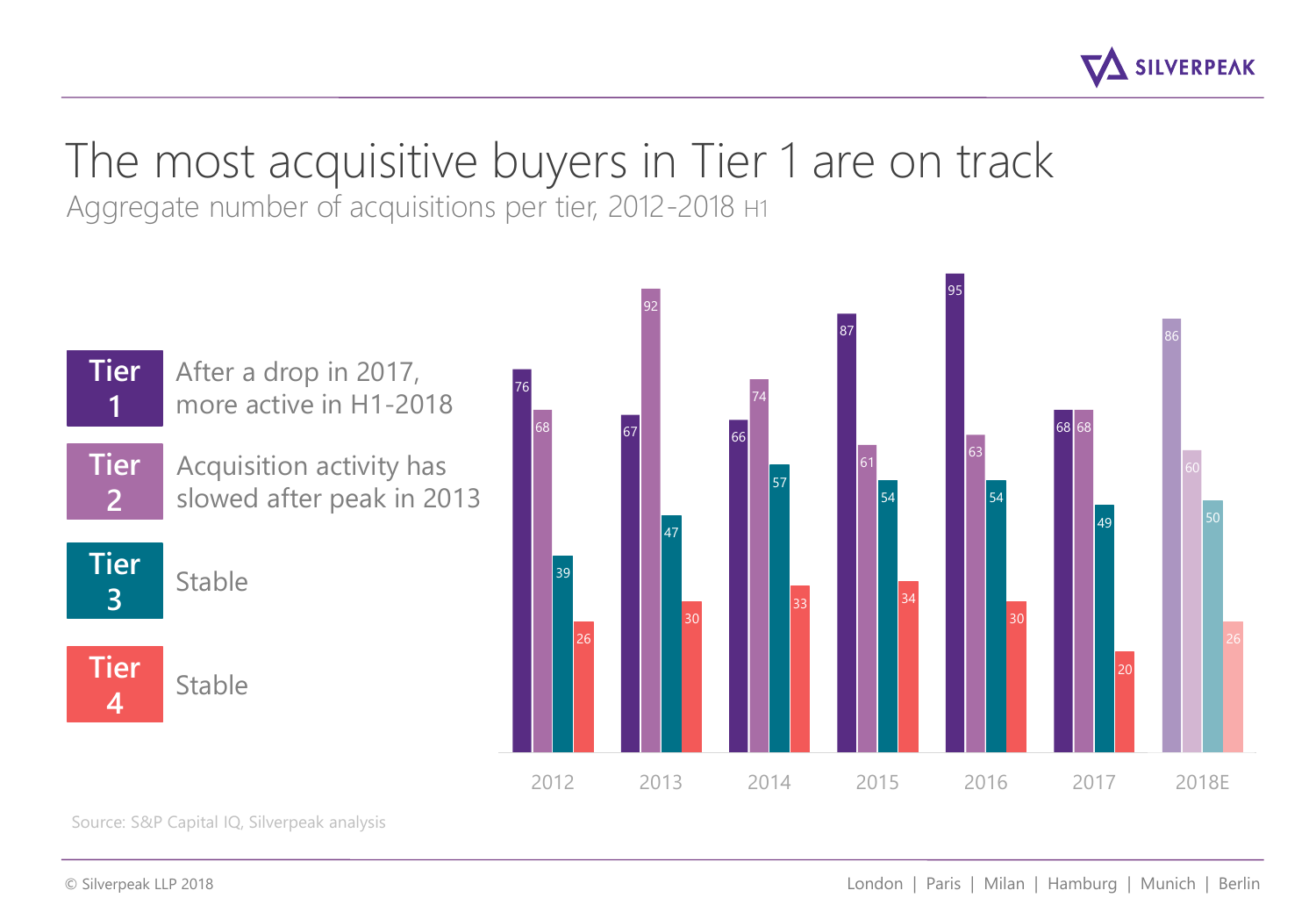

#### Take away points

Of European software exits:



Dassault is the most acquisitive European large software company (Ranked #9)



• Financial buyers completed c.8.5% of all deals



8.5%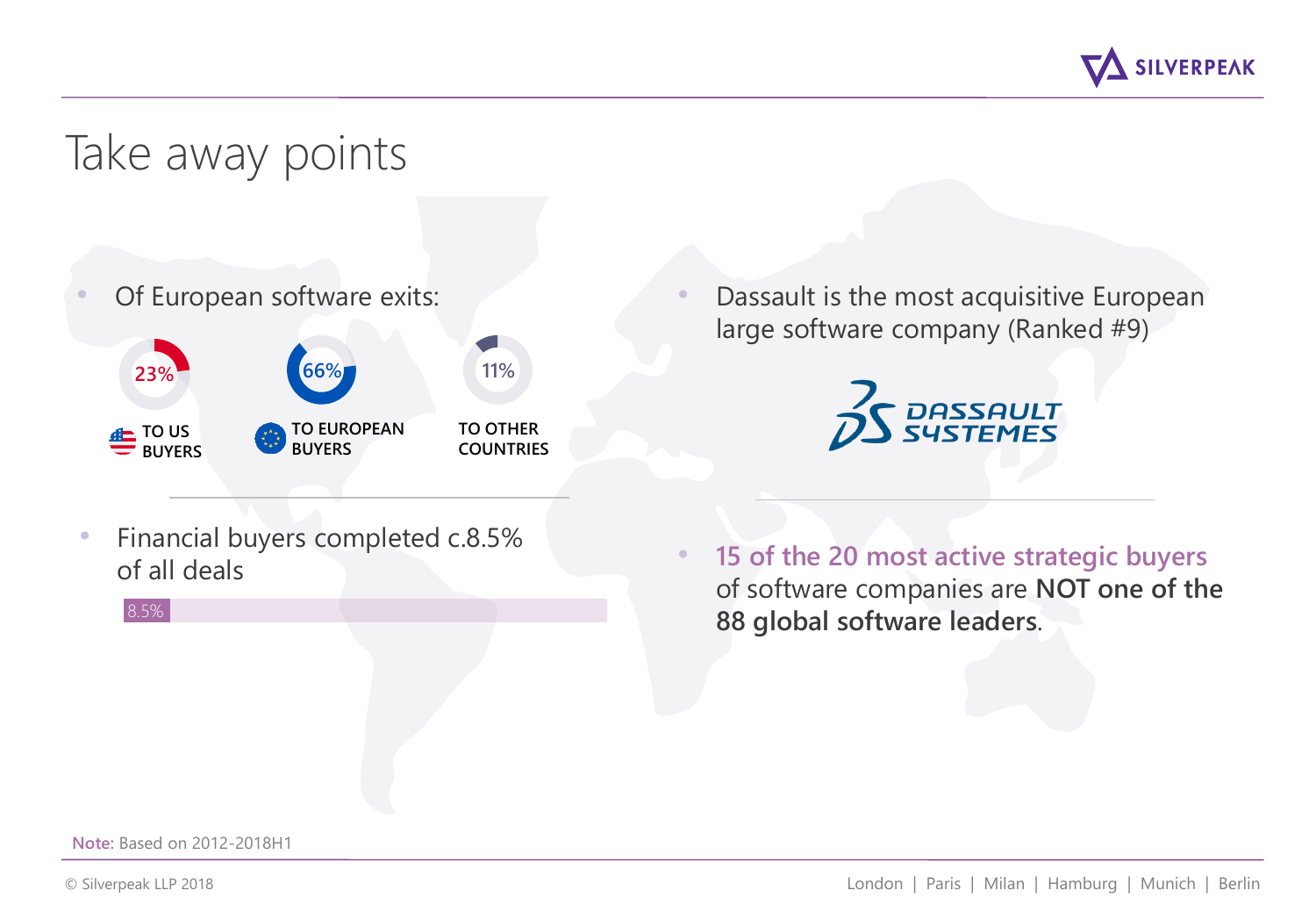

### The Three Hats



# Be clear on your objectives

© Silverpeak LLP 2018 London | Paris | Milan | Hamburg | Munich | Berlin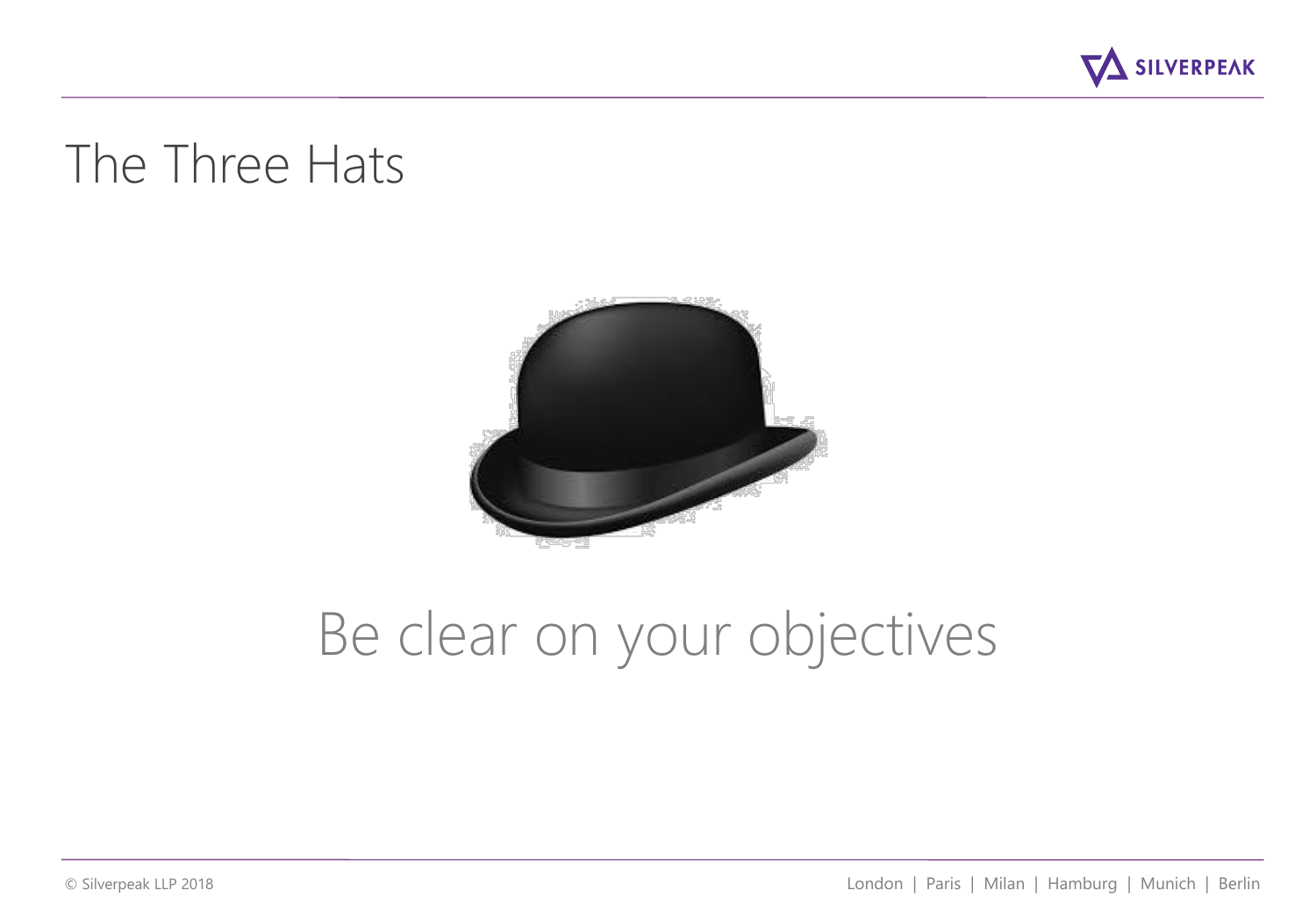

### The Three Hats



**COMPANY SHAREHOLDER MANAGEMENT**

## Identify individual objectives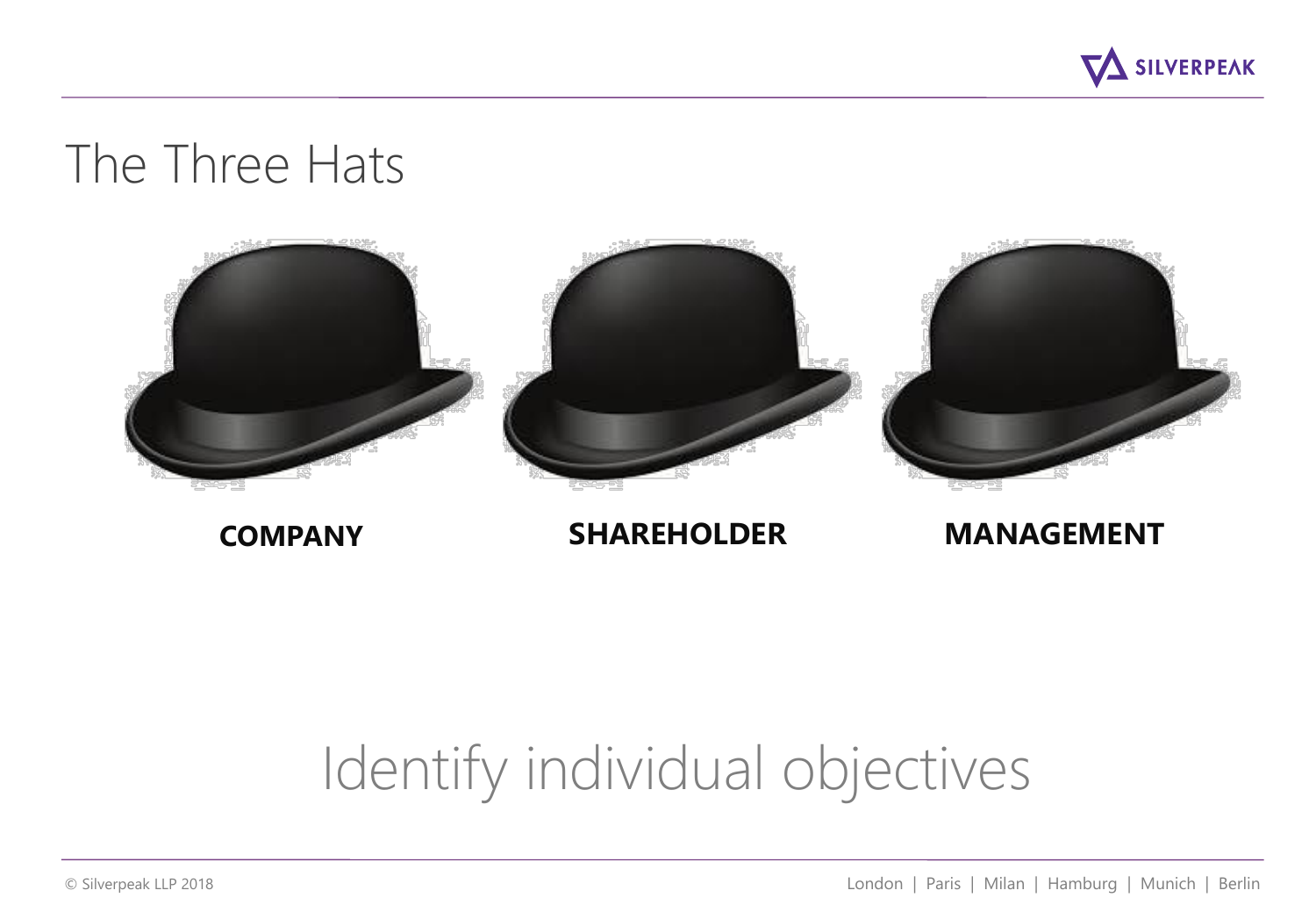

#### Different positive outcomes